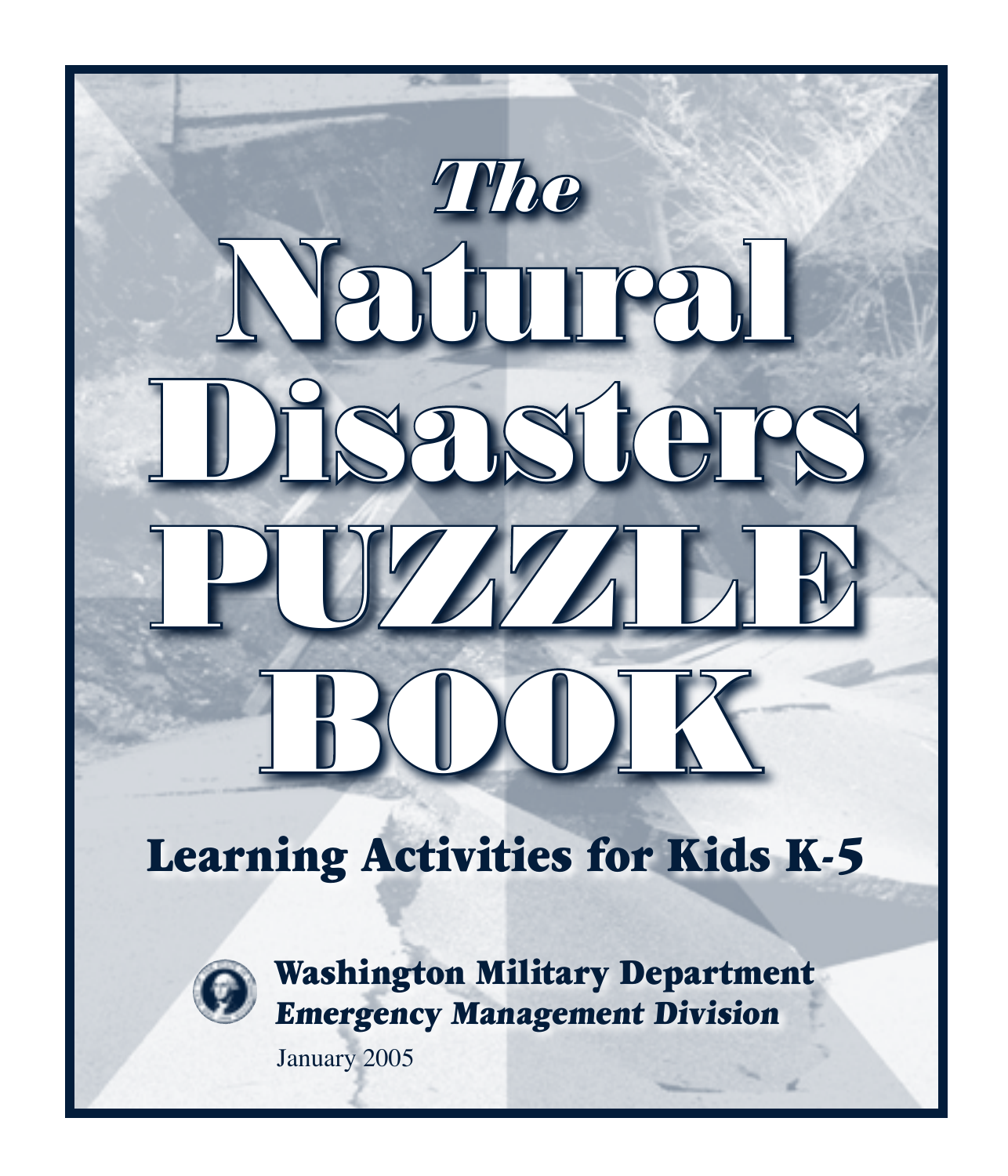#### **Help make your home safe.**



Help your parents prepare your home for emergencies. Look around your home for these dangerous conditions. Help your parents gather materials to make your home safe. Tell your parents if you see something that might fall or break during an earthquake.

- Hang pictures and mirrors away from beds, couches, and anywhere people sit. Anchor over-head light fixtures and hanging plants to the structural support above the ceiling.
- Secure televisions, computers and stereo equipment using inexpensive products, including adhesive-backed latches; nylon and elastic cords; and shelf edges to prevent items from falling.
- Wood burning and other freestanding stoves pose a fire hazard in an earthquake and should be anchored to the floor.
- Strap the water heater to wall studs. Protect it from damage and leaks.
- Bolt bookcases, china cabinets, and other tall furniture to wall studs. Brace or anchor top-heavy objects — these items can fall over, causing damage or severe injuries.
- Secure kitchen equipment to the floor, wall or countertop, such as stoves and ovens, built-in and countertop microwave ovens, garbage compactors, dishwashers, refrigerators and freezers, clothes washers and dryers.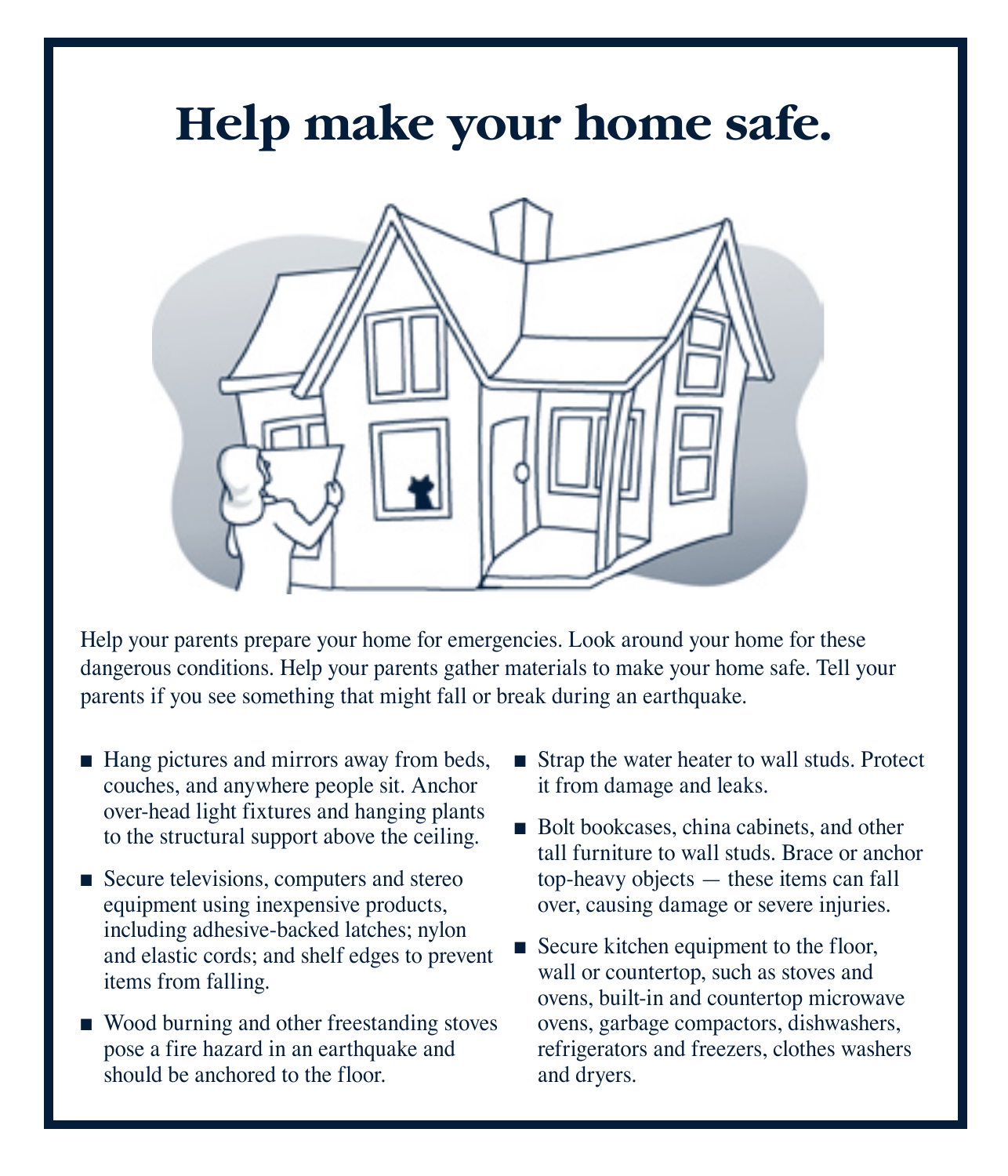#### **Your Disaster Supply Kit**



Write the words on the items above that should be in your Disaster Supply Kit. What's missing?

- ❑ Road maps showing safe evacuation routes to high ground
- ❑ First-aid supplies and personal prescriptions
- ❑ Non-perishable food and eating utensils
- ❑ Water (one gallon per person per day)
- ❑ Waterproof tote bag
- ❑ Blanket, poncho and extra clothes
- ❑ Plastic bags for garbage and waste
- ❑ Rubber, latex, and heavy-duty gloves
- ❑ Flashlights (extra batteries)
- ❑ Battery-operated AM radio (extra batteries)
- ❑ Whistles
- ❑ Dental and personal hygiene items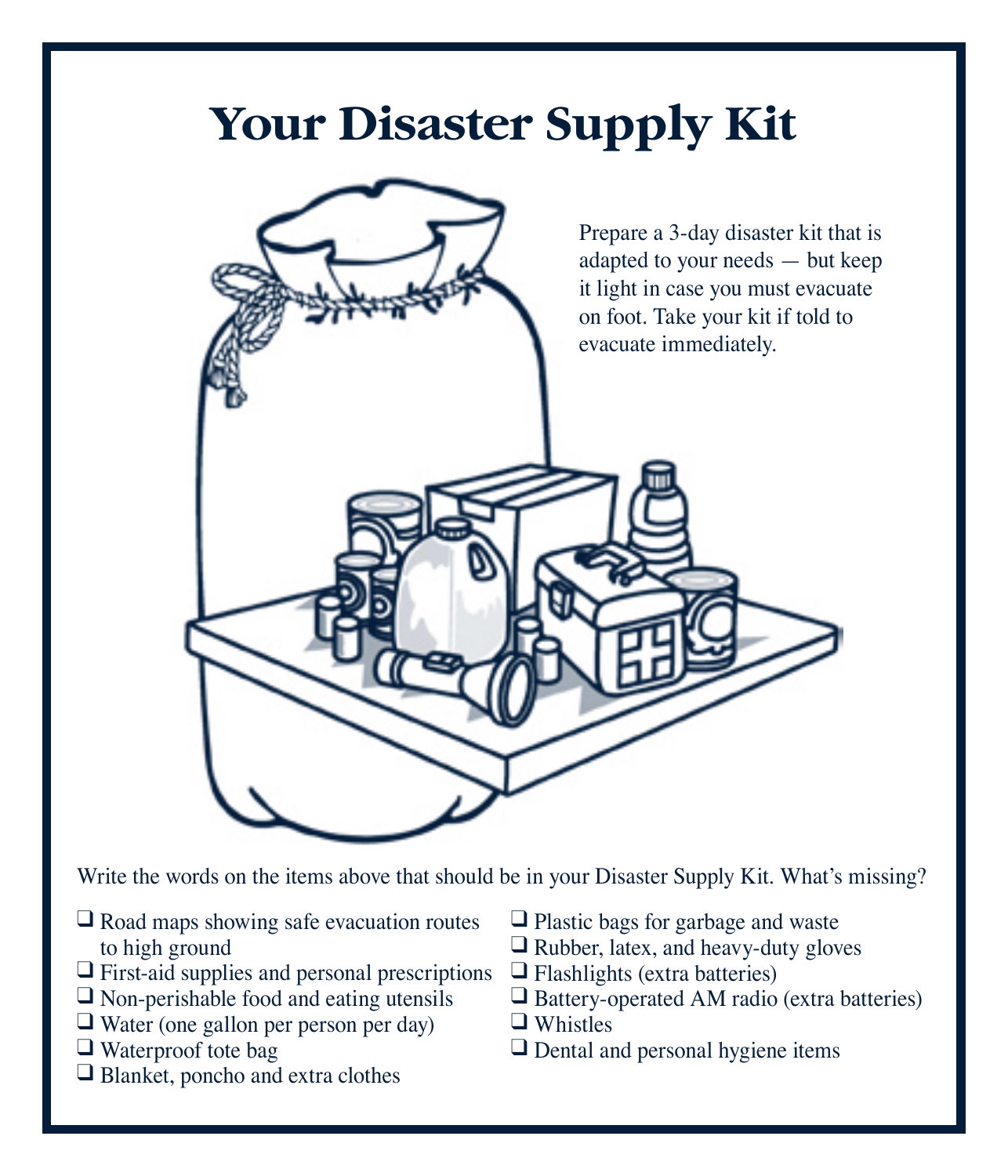## **E\_RT\_ \_U\_K\_!**

Cut the blocks apart, and reassemble into a picture. Fill in the missing letters to complete the word. An \_\_\_\_\_\_\_\_\_\_\_\_\_\_\_\_\_\_\_\_\_\_\_\_\_\_\_\_\_\_\_\_\_\_ is a sudden shaking of the earth caused by the breaking and shifting of rock beneath the earth's surface.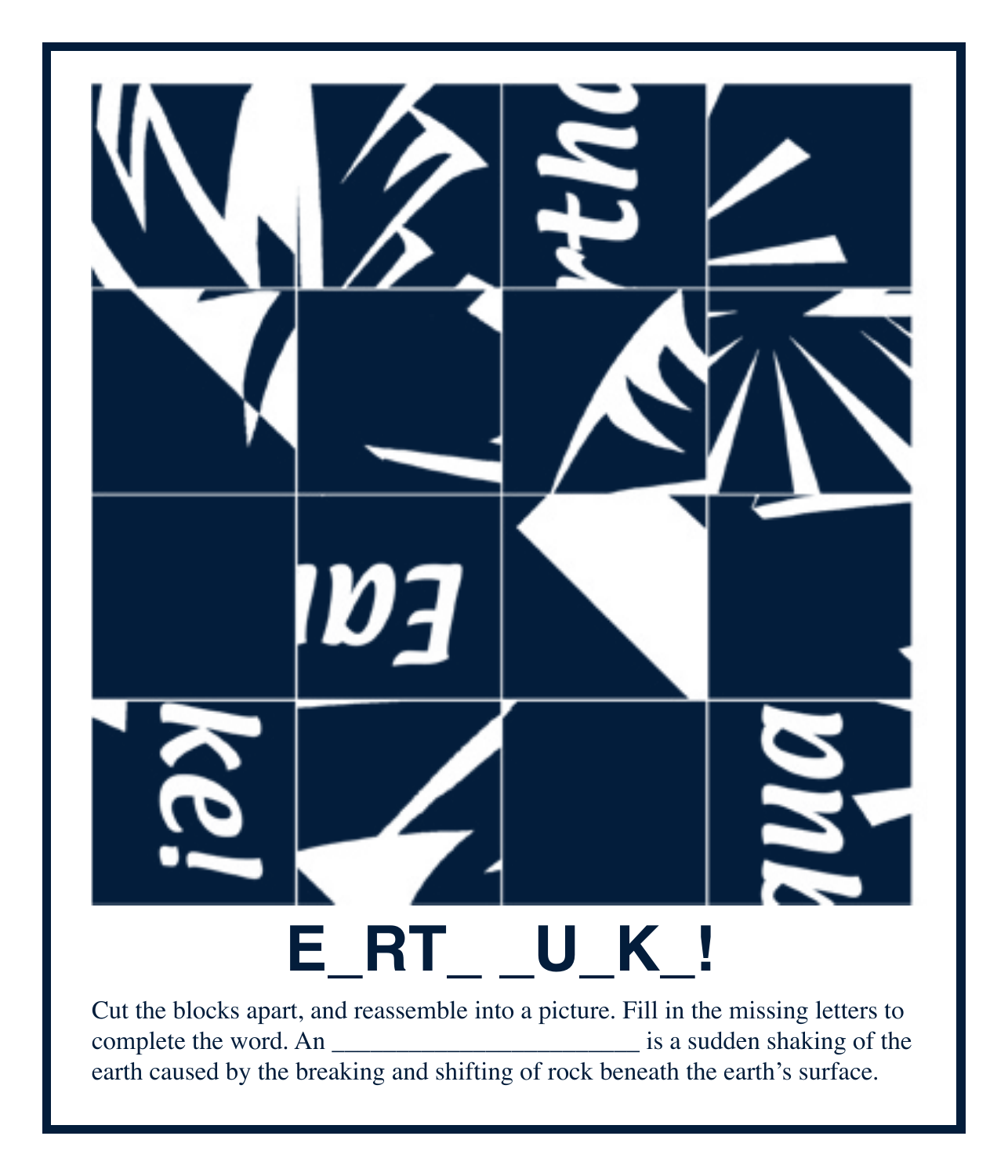

When the ground starts to shake, drop down to the floor, take cover under a sturdy piece of furniture, hang on to a leg of the furniture and move with it if it moves. Hold that position until the shaking stops.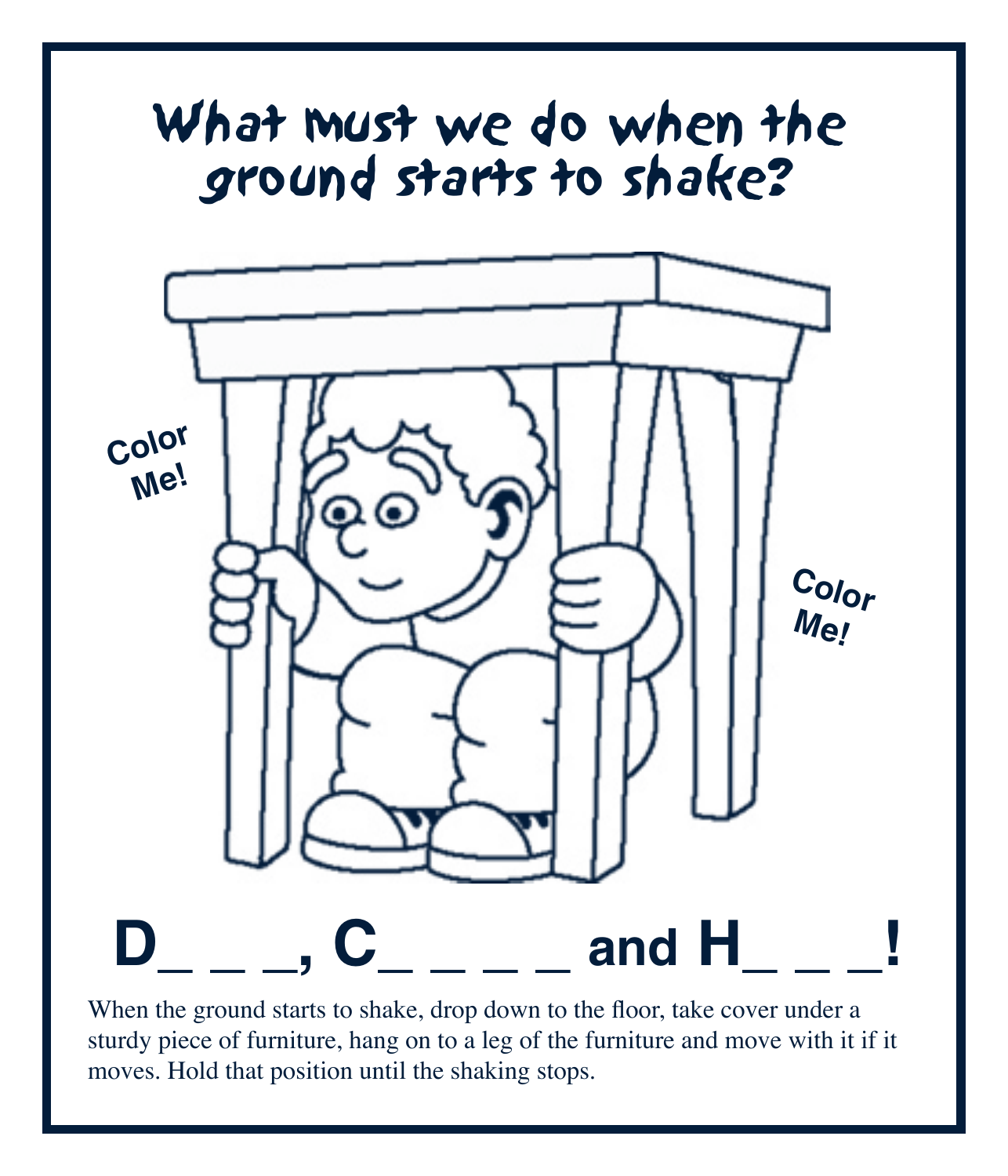#### **What is a Lahar?**



**A lahar is a fast-moving mixture of mud, rock and water that flows down the sides of volcanoes. They resemble rivers of flowing concrete. Lahars may originate from landslides or they may form from the mixing of hot lava and snow and ice water. Lahars travel at speeds up to 50 miles an hour and they can destroy nearly everything within their paths.**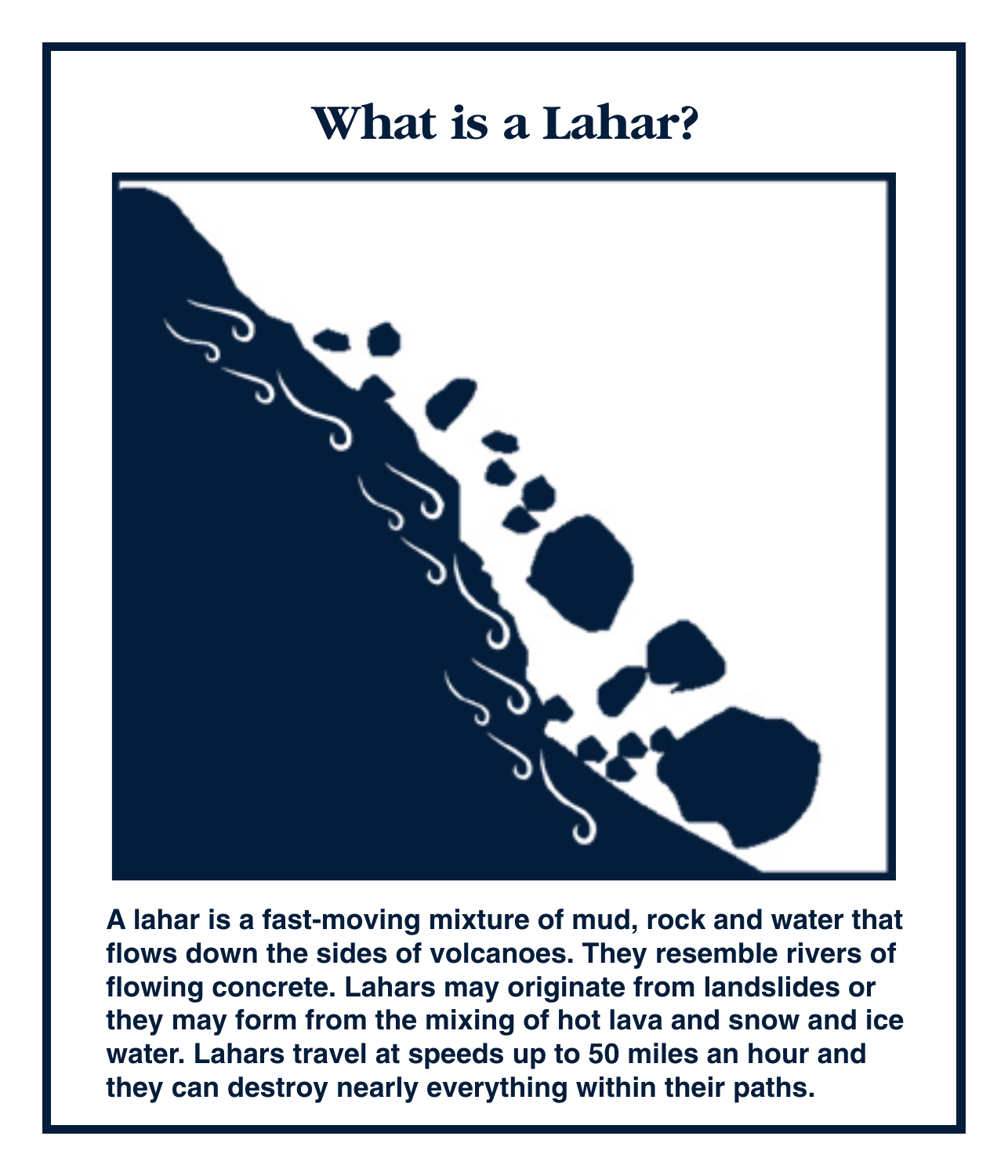#### **What should I do if a Lahar occurs?**

If you hear the siren, follow your teacher's instructions.

Your teacher may instruct you to get on the school bus immediately.

> Or you might be instructed to follow the evacuation route on foot just like the practice evacuation.

**If you hear the siren, you must follow your teacher's instructions quickly and calmly. Do not leave your group. Follow the evacuation route you've practiced.**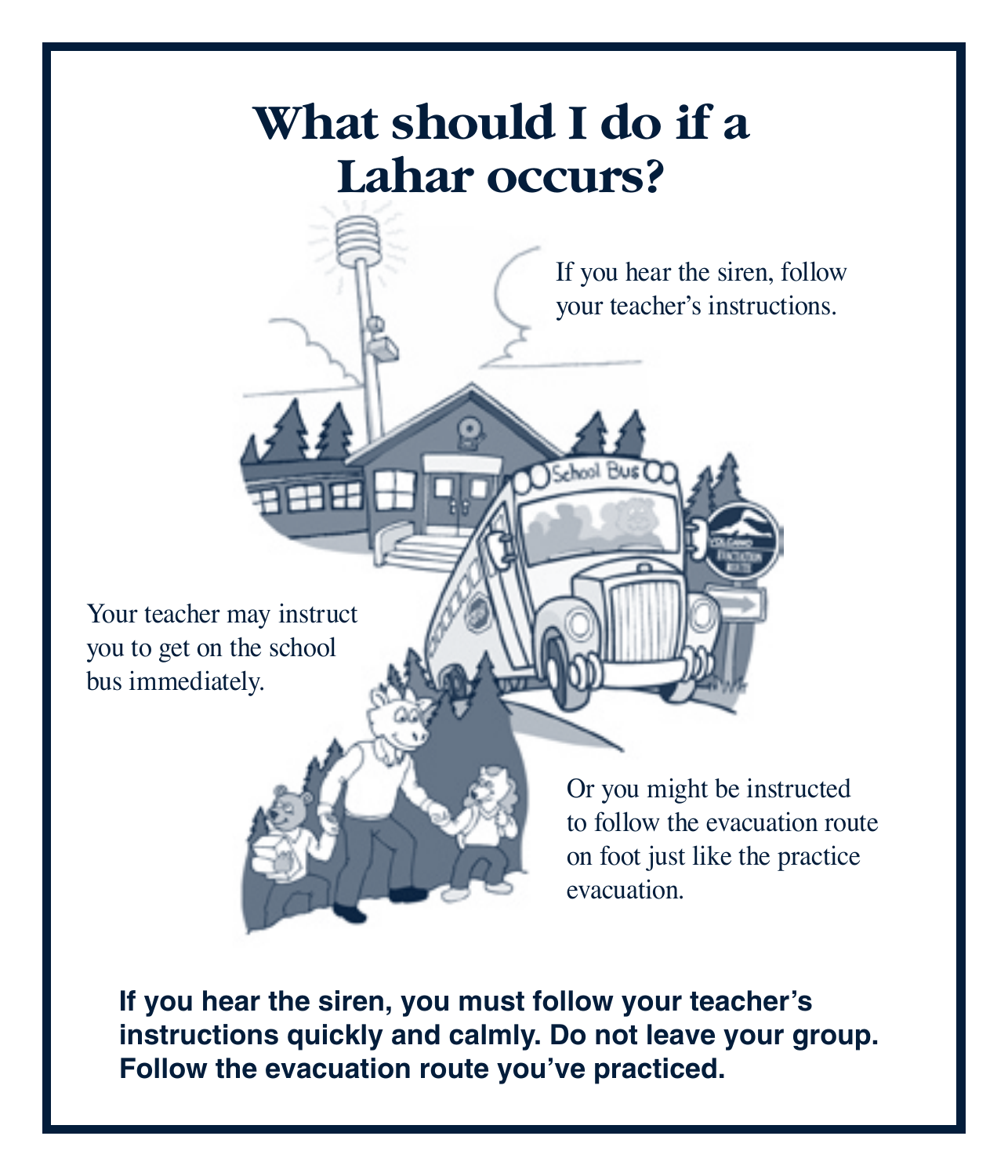

Cut the blocks apart, and reassemble into a picture. Fill in the missing letters to complete the word. A \_\_\_\_\_\_\_\_\_\_\_\_\_\_\_ is a series of enormous waves created by an underwater earthquake. They can smash into land with 100 foot waves.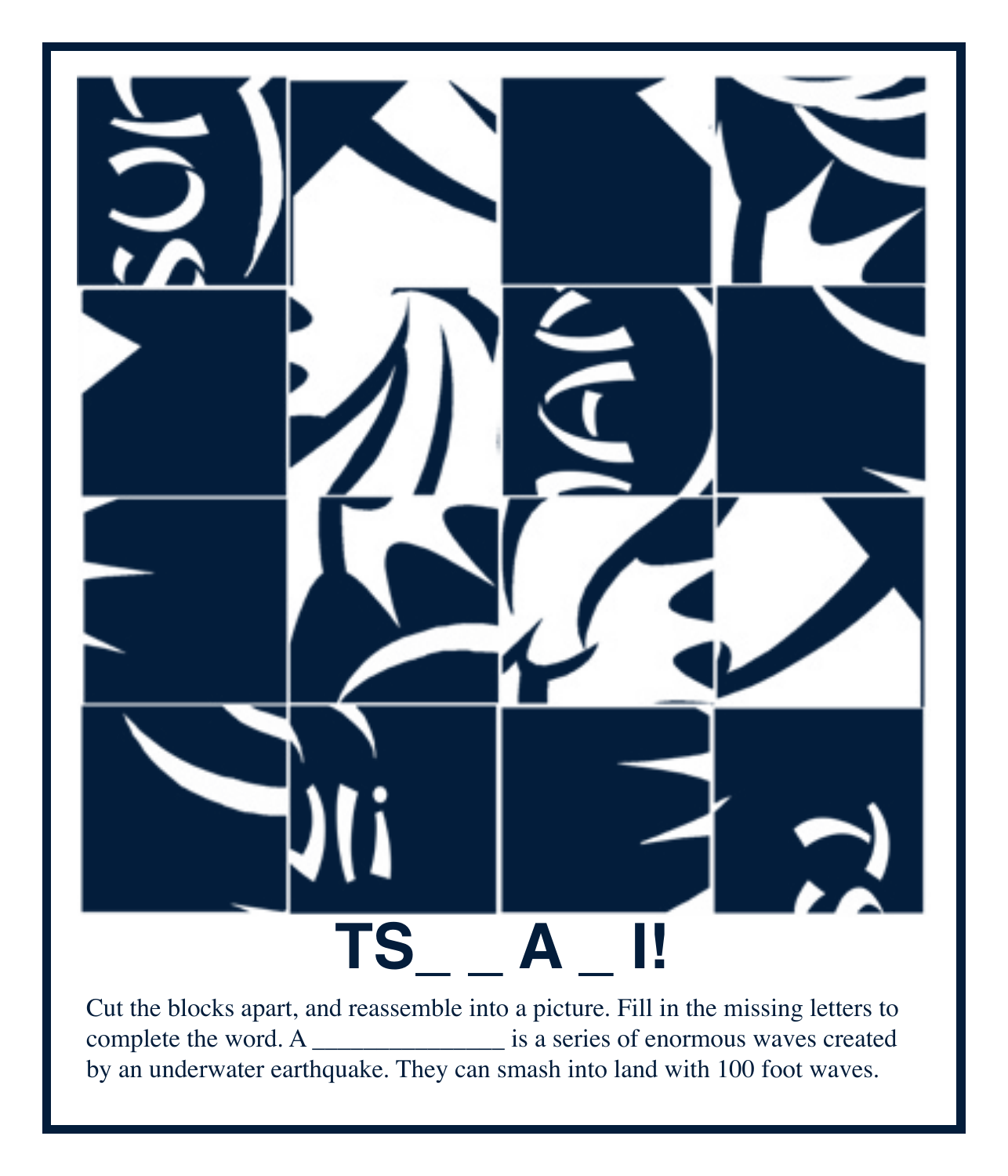#### **The word for these huge waves is pronounced:**

### **soo-NAH-mee**

**Noun: A Japanese word that means "wave in the harbor."**



#### **What must we do when a huge wave will come ashore?**

**If you feel the ground shake and you are near the ocean, move immediately inland or to higher ground. DO NOT wait for a warning to be announced. Stay away from rivers and streams that lead to the ocean. If a tall building is near and you are unable to quickly move inland or to higher ground, immediately go to the highest floor in the building.**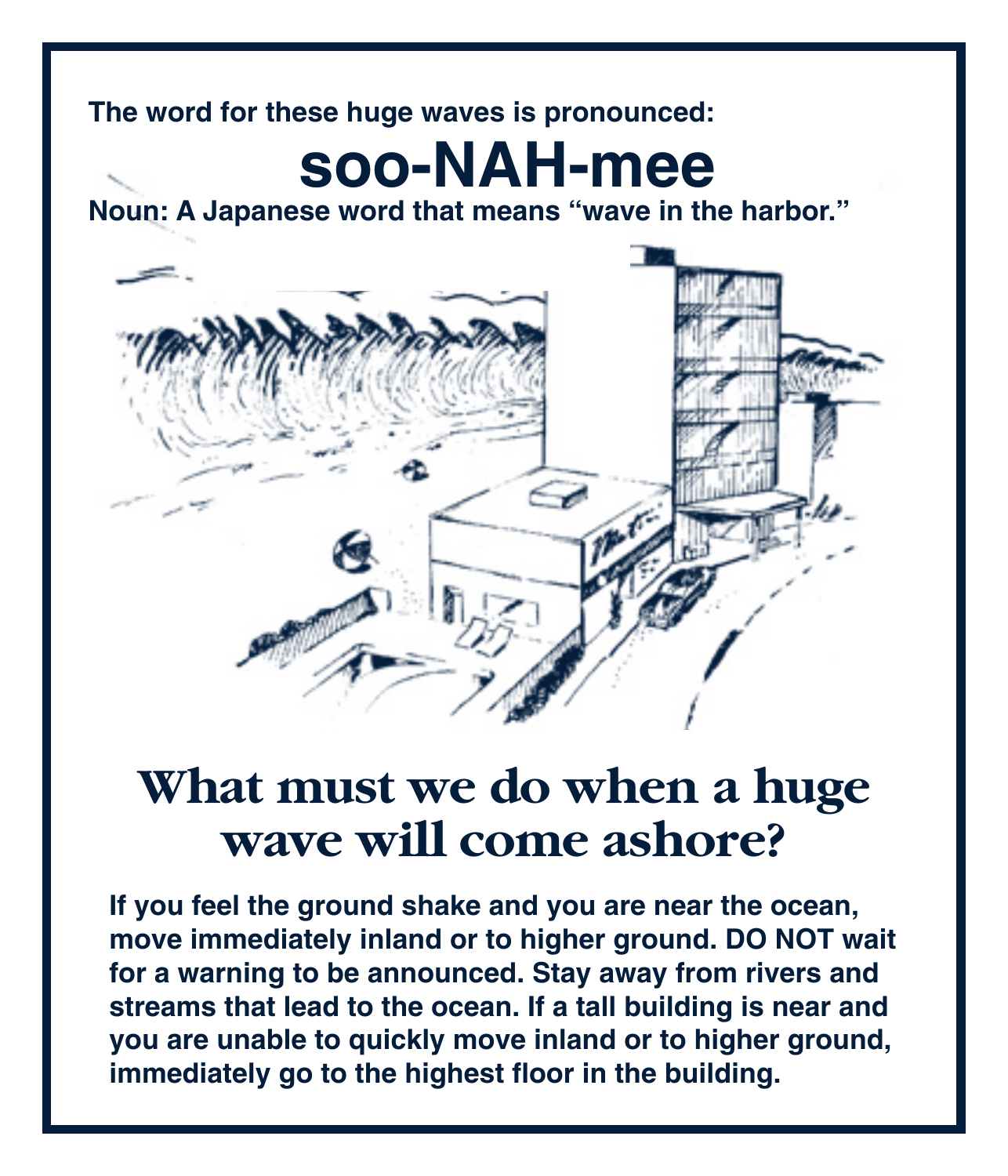

**All homes should have an all-hazards NOAA Weather Radio to learn about local emergencies. If you are instructed to evacuate, do so immediately. Take your Disaster Supply Kit with you.**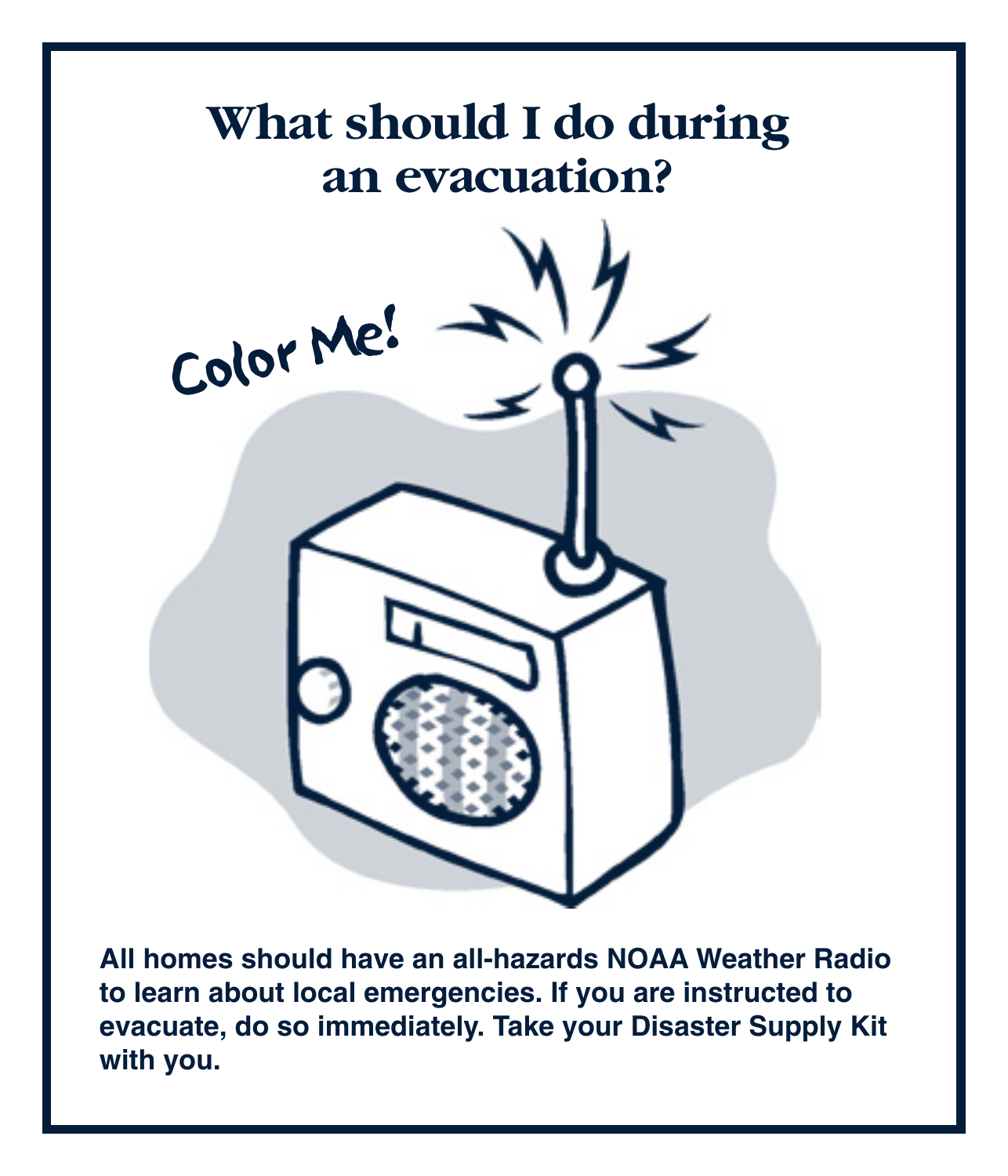

#### **How do I Shelter-In-Place?**

Occasionally authorities may instruct people to either seek shelter where they are (shelter-in-place), or evacuate immediately. If the order is to remain in your home, office or school, you will need to follow these directions to "shelter-in-place."



- **Stay or go inside.**
- 







■ Turn off ventilation systems **(heating and air-conditioning, fireplace dampers, etc.).**



■ Go into a room with the **fewest doors and windows and seal the room.**



■ Stay in the room until told by **the authorities that it is safe to come out.**

**If you are at home and told to seek shelter where you are, should you follow shelter-in-place directions?**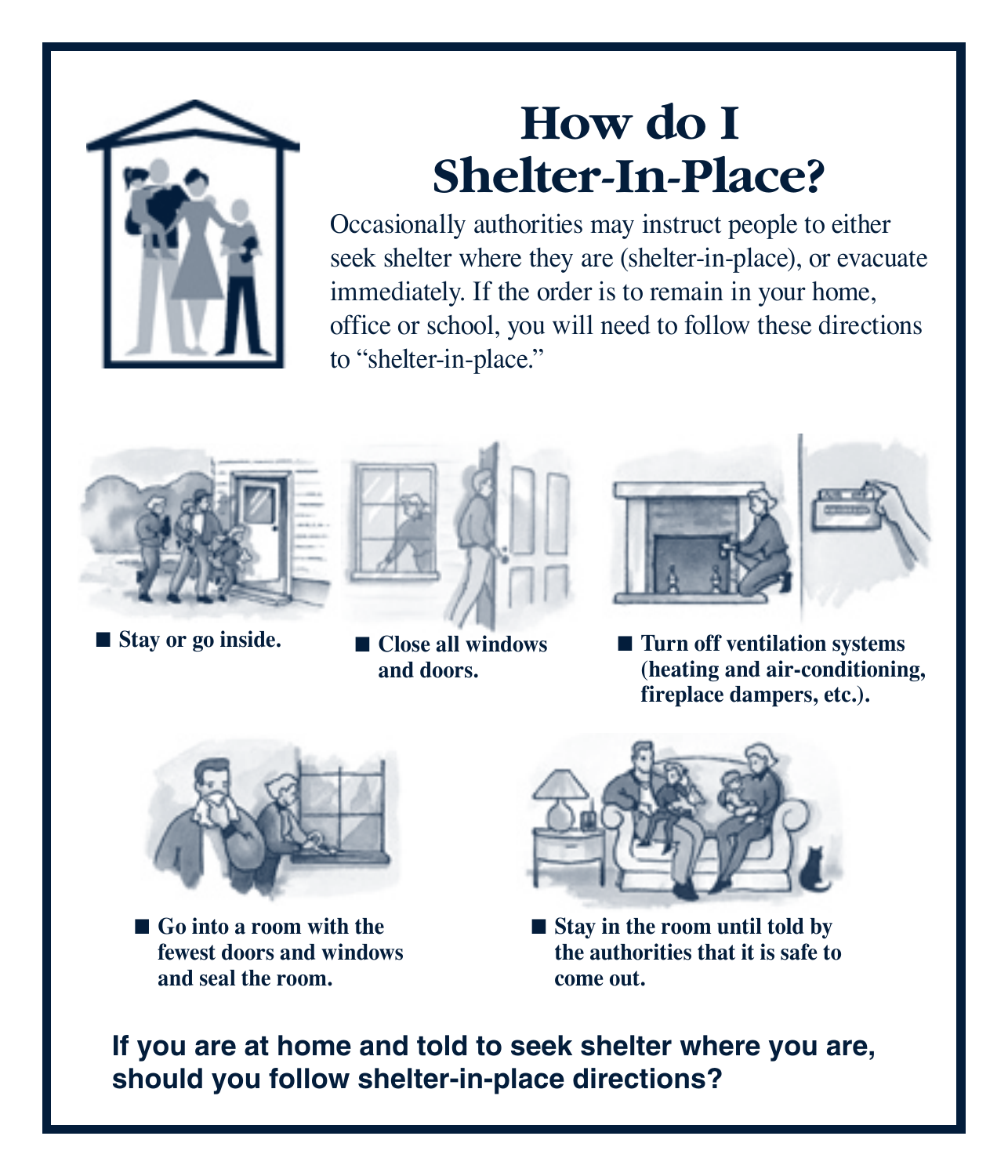#### **How do animals behave during disasters?**



- If an emergency is imminent, bring your pets inside immediately. Animals have instincts about severe weather changes and may isolate themselves or run away if they are afraid.
- Your pet's behavior may change after a disaster. In the first few days after a disaster, leash your pets when they go outside. Be very cautious when you approach them.
- Arrange care for your pets as part of your disaster plan. You may not be able to take your pet to a shelter if you must evacuate. In most cases, trained guide dogs for persons with disabilities will be allowed to stay in shelters with their owners.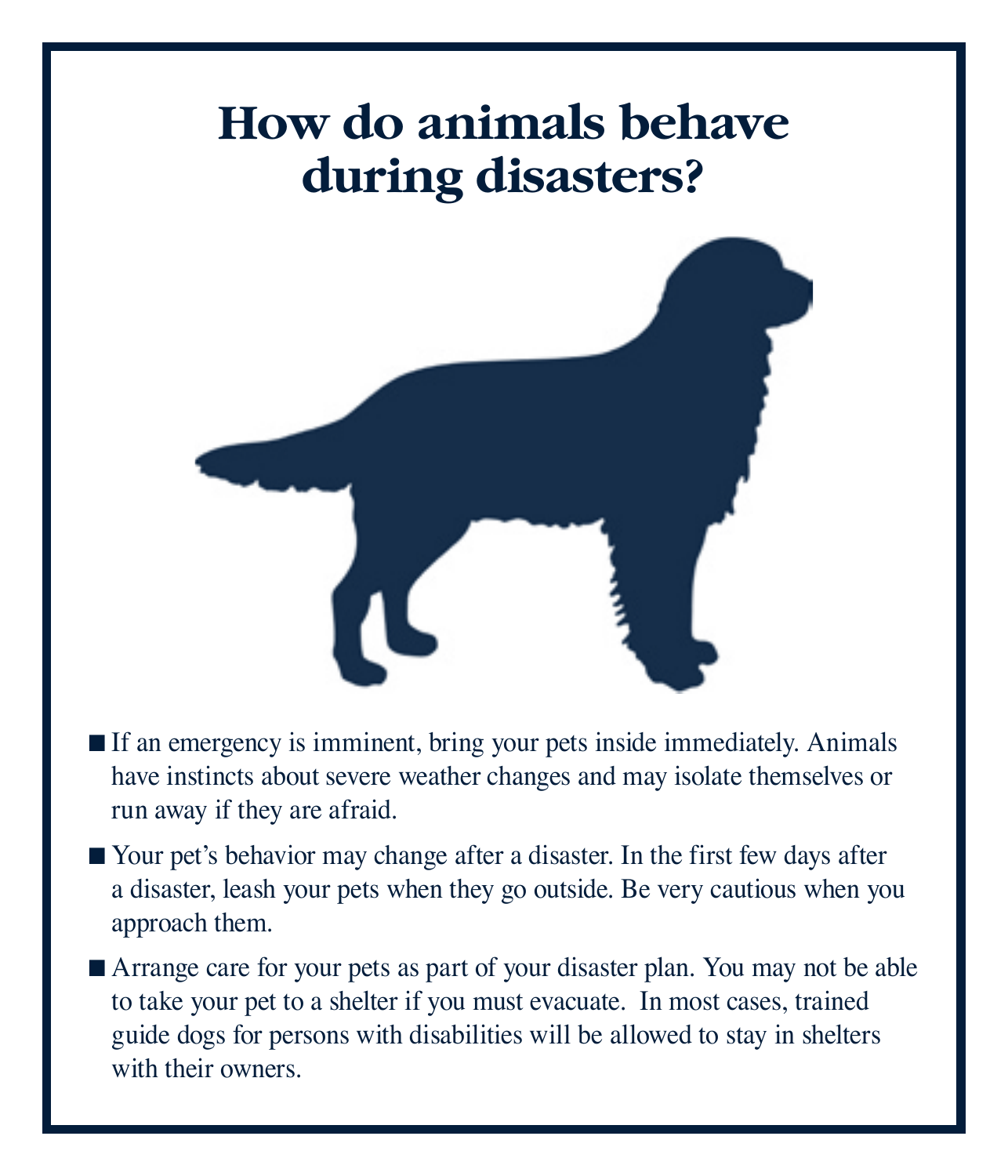#### **How can I take care of my pets during disasters?**



- Select a safe place in your home where you could leave your pet in an emergency, such as bathrooms or utility rooms.
- If your pet is on medication or a special diet, ask your veterinarian what you should do if you must leave it alone for several days.
- Make sure your pets have plenty of water and dry food if you must leave them at home. Birds must eat daily to survive. Use special food dispensers that regulate the amount of food a bird is given.
- If you must leave home, check your pets frequently, or arrange to have neighbors check them.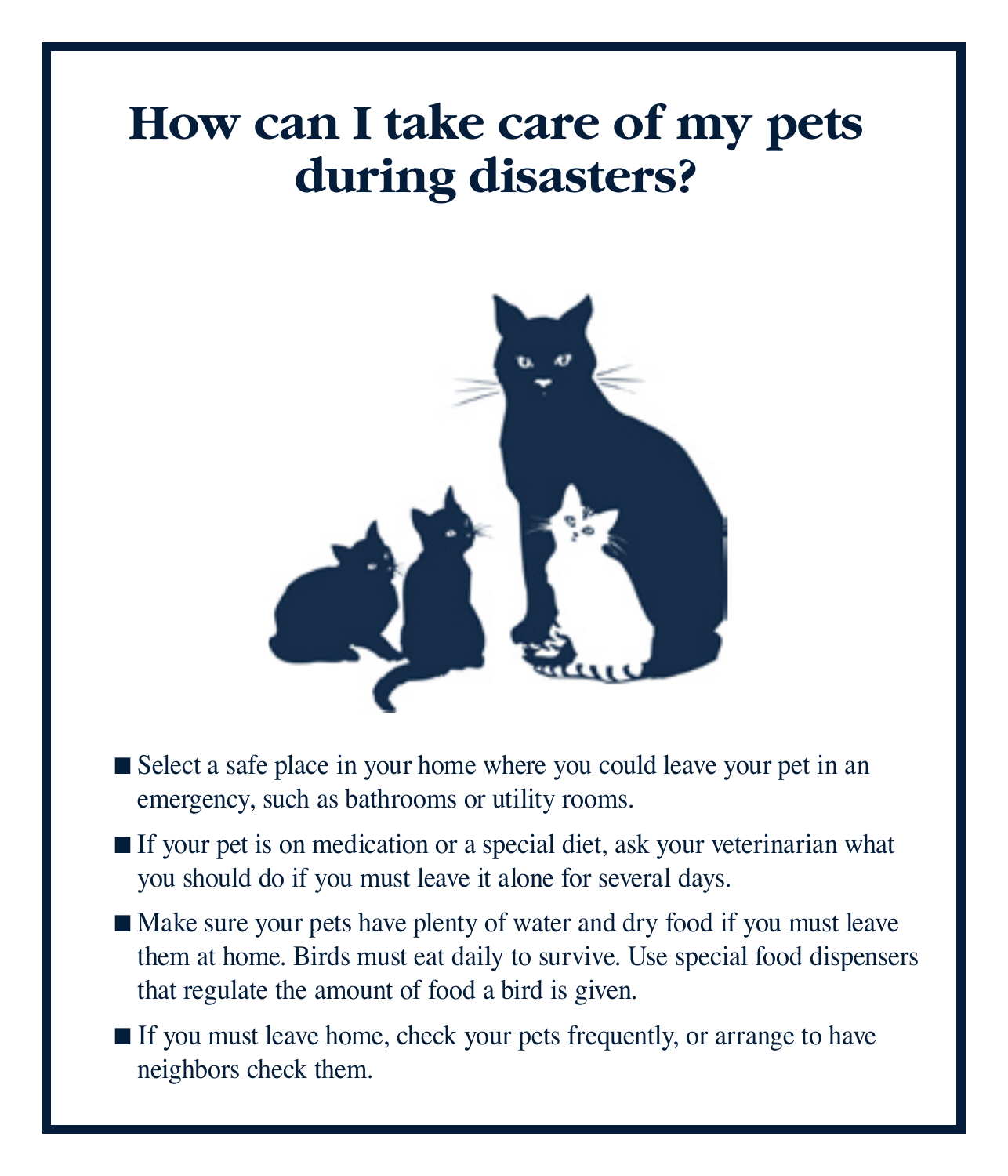#### **Winter Storms**



**Cut the blocks apart, and reassemble into a beautiful picture. Fill in the missing words to complete the sentence. A \_\_\_\_\_\_\_\_\_\_\_\_\_\_\_\_\_\_\_\_\_\_\_\_\_\_ can range from moderate snow over a few hours to blizzard conditions with blinding, wind-driven snow or freezing rain that lasts several days. The time to prepare is before the snow falls and ice forms.**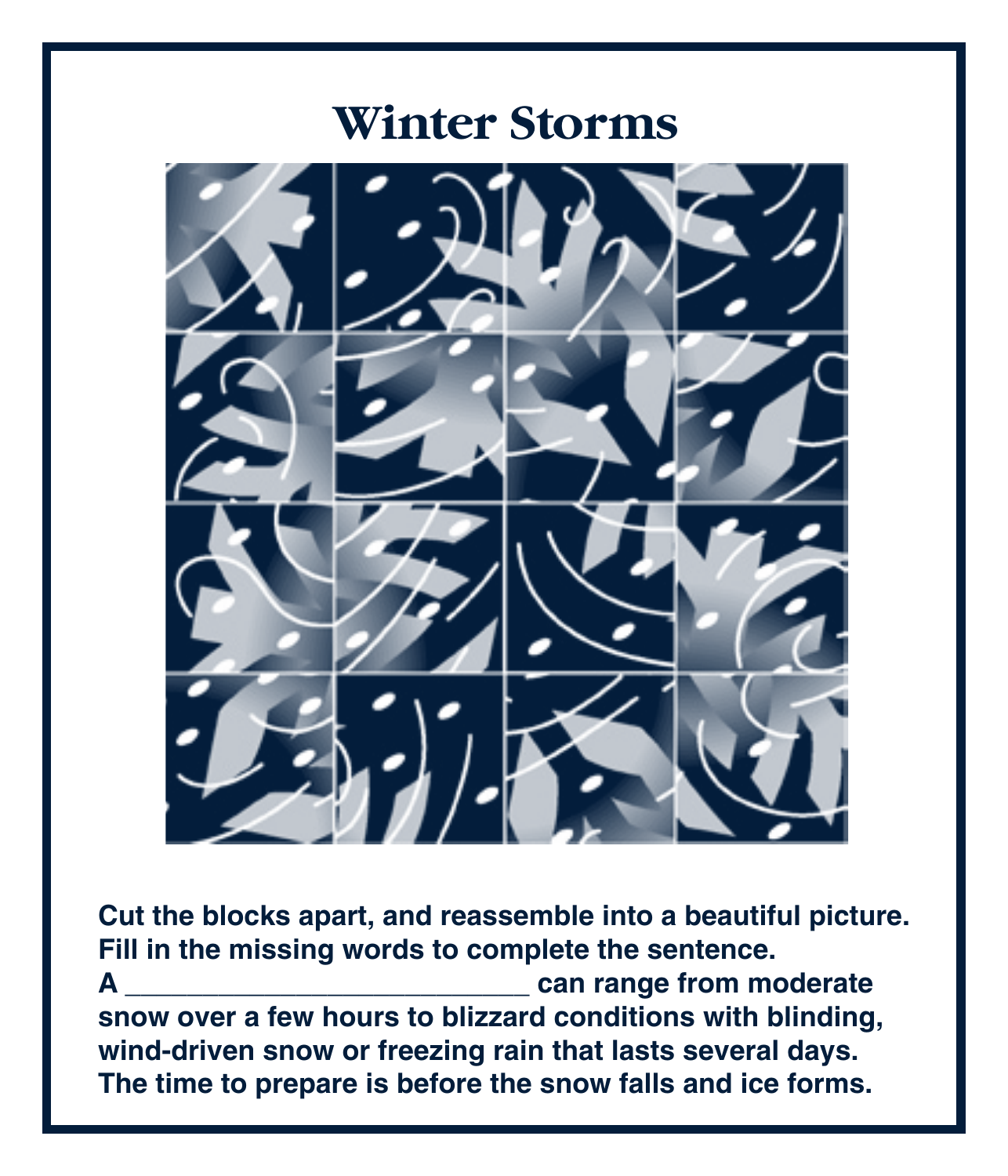

**Keep yourself safe and comfortable during winter weather. Wear several layers of light weight, warm clothing rather than one layer of heavy clothing. Wear mittens and a warm, woolen cap. Listen to your weather radio or TV for weather reports.**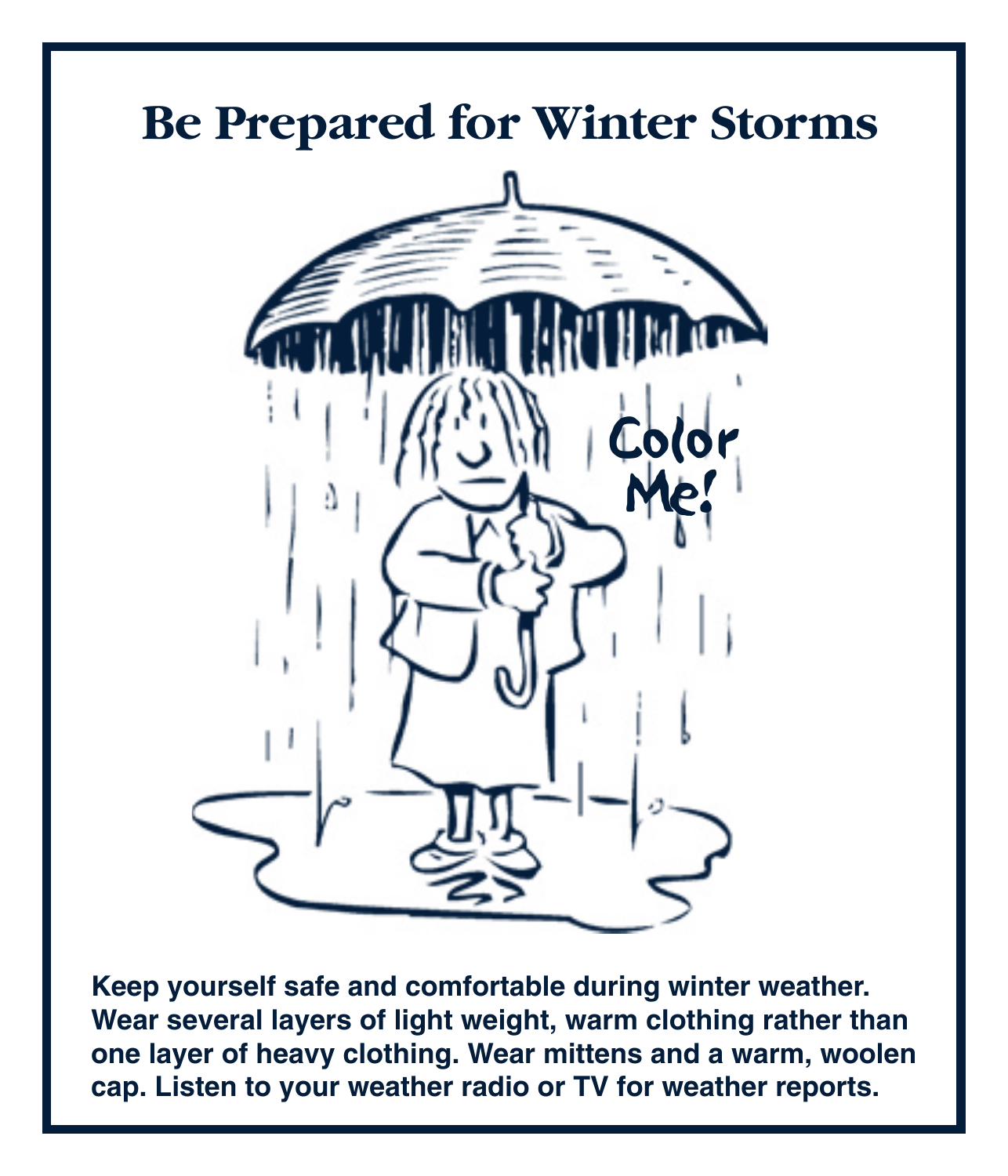#### **Call 9-1-1 to report a House Fire!**



**If your home catches on fire, leave the house right away. Do not stop to gather anything. Go to a neighbors home to get help. Call \_\_-\_\_-\_\_ to report the fire. Stay on the phone to answer questions. Hang up only when the call taker tells you to do so.**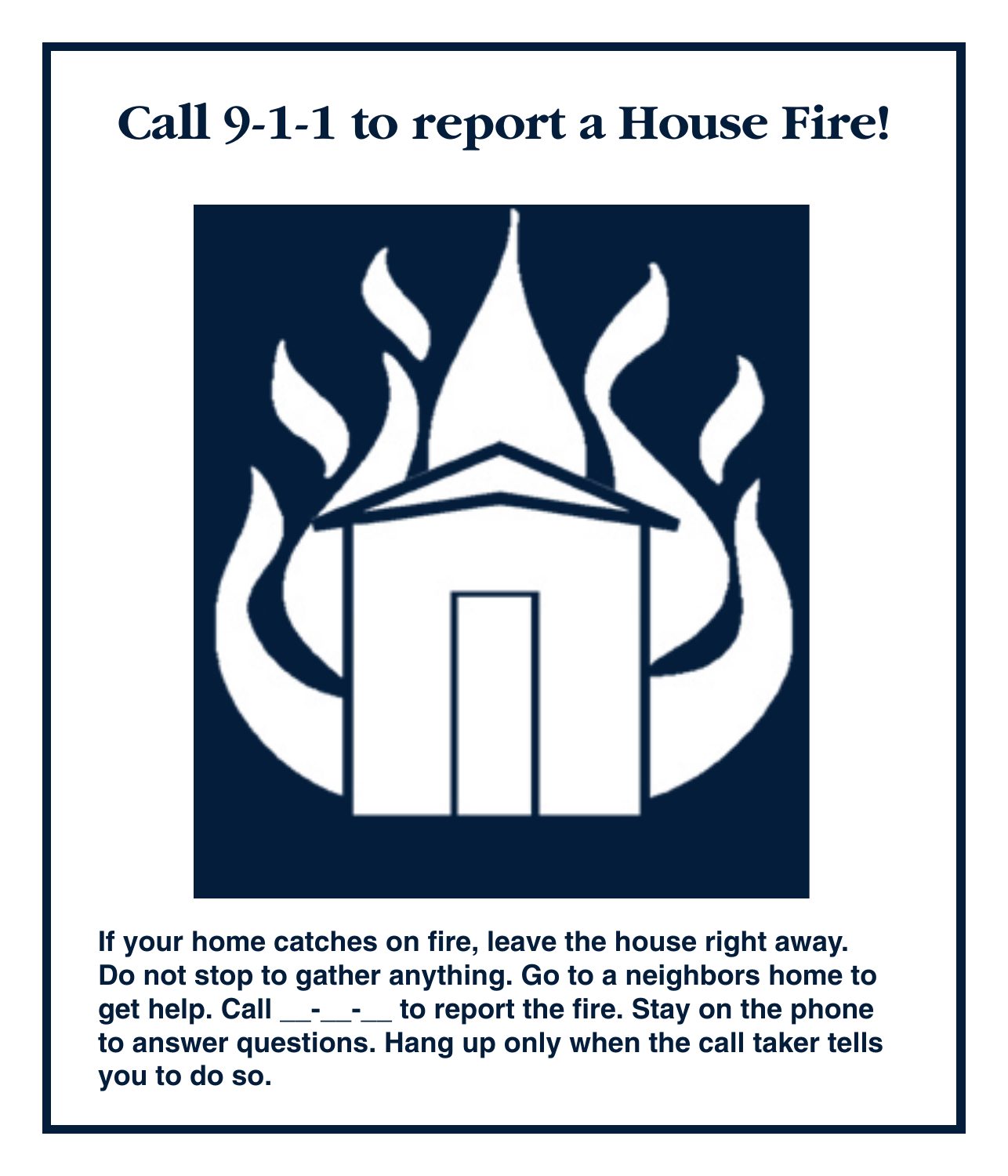#### **What to do when the weather gets really hot!**



**Summertime is a wonderful time, but too much sun and hot weather can be dangerous. Severe heat may cause illness. If the weather is hot, follow these practices:**

- $\blacksquare$  Invite your friends to play indoors as much as possible.
- Drink plenty of water, and avoid beverages that contain a lot of sugar.
- Eat more frequently but make sure meals are balanced and light.
- Never leave any person or pet in a closed, parked vehicle.
- Check frequently on people who are elderly, ill or may need help.
- $\blacksquare$  Make sure pets have plenty of water.
- Wear a wide-brimmed hat, sun block and light-colored, loose-fitting clothes when outdoors.
- At first signs of heat illness (dizziness, nausea, headaches, muscle cramps), move to a cooler location, rest for a few minutes and slowly drink a cool beverage. Seek medical attention immediately if you do not feel better.
- Use a sunscreen lotion with a high SPF (sun protection factor) rating to avoid painful sunburns.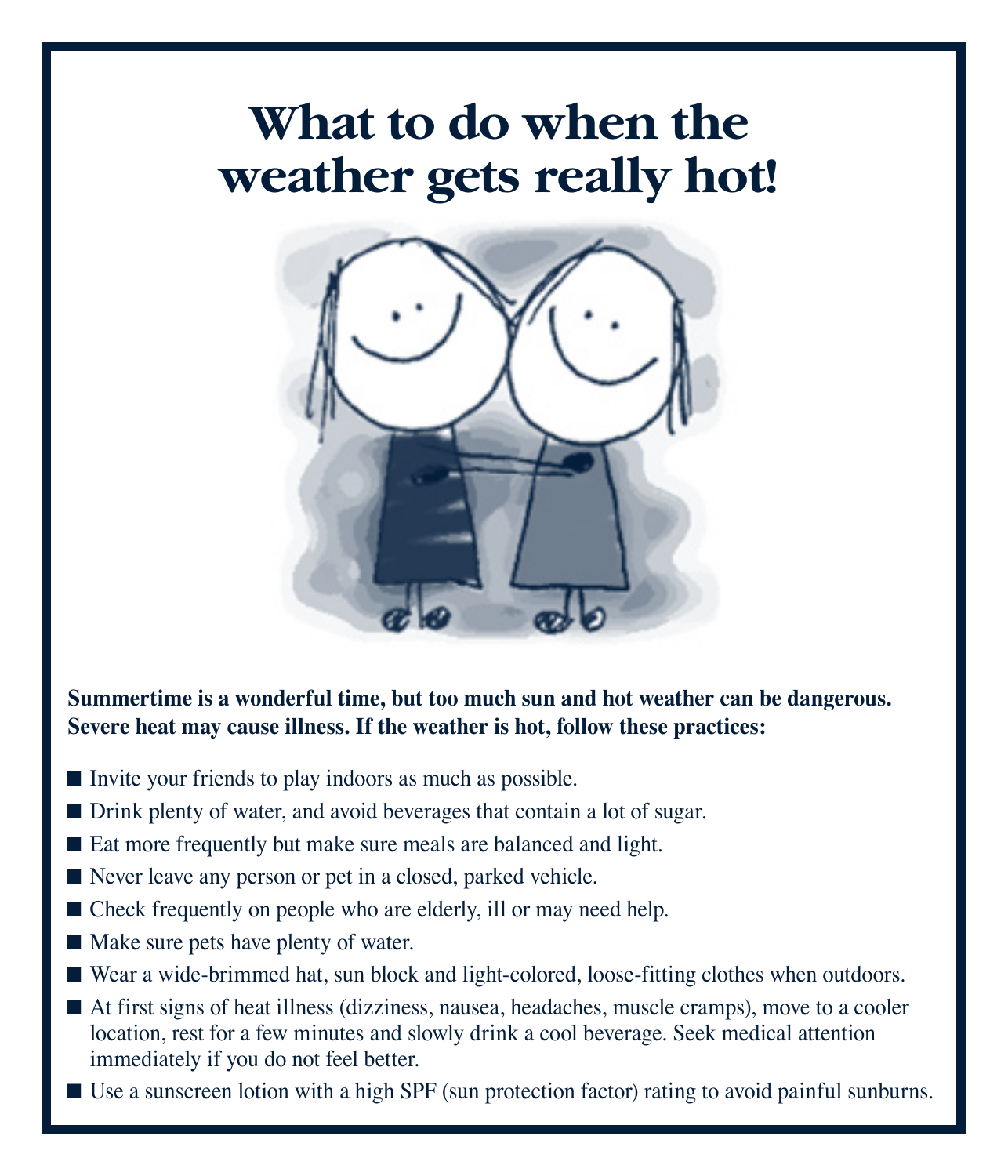

#### **Are there volcanoes in your backyard?**

**There are five active volcanoes in Washington's Cascade Mountain Range. Circle the names of those volcanoes in this word puzzle.**

м I F  $\circ$ LС AN  $\circ$ E R U P L A C H E т.  $\circ$  $\circ$ U<sub>R</sub> ጥ s Y Е R D в s c  $\mathbb{T}$ Y. т I N R z J N Ω I А s x  $\cdot$ T X U К J T w O с UWVSH  $\Omega$ U B н в **JWJRK** ZMGJMG R M D v  $\circ$ O T O s  $\mathbf{z}$ CJRNLX м M т x x z o DEML **XSBHOX** s T м R B E s в x IXOG R в G O w A R M тv v J т v J W K N C E в X H B  $\circ$ W N D X K U MEPG  $F$ o  $\mathbf{B}$ F н E U **W** C D ο IRRY L  $\mathbf{I}$ R оr А Y I  $\mathbf{z}$ G W J к т. s HDUU  $\circ$ R D I X E Z B L G G J x GDMCI NYNGL н W Y м R м в в G M D B x v K Q S F Y с J P K v н ο в o D х v т s M N R z s Y н Y YFW C x c в F G т D E S к DRA м нī Y н F м R S ο в х F Y х J Y E н G K z o с J Y K B M **U** E E ZJRRK R N J т. E R P E A K UGS G I X B Y I с  $\mathbb R$ X F K X K R O J S Z K M P C. E W

**After you locate the names of the volcanoes, print the hidden message here:**

|                    | —— — ——————— ——————J —————— ———— |
|--------------------|----------------------------------|
|                    |                                  |
| __________________ |                                  |

Answers: Mt Baker, Glacier Peak, Mt Rainier, Mt St Helens, Mt Adams. If a volcano erupts, follow your teacher's directions.